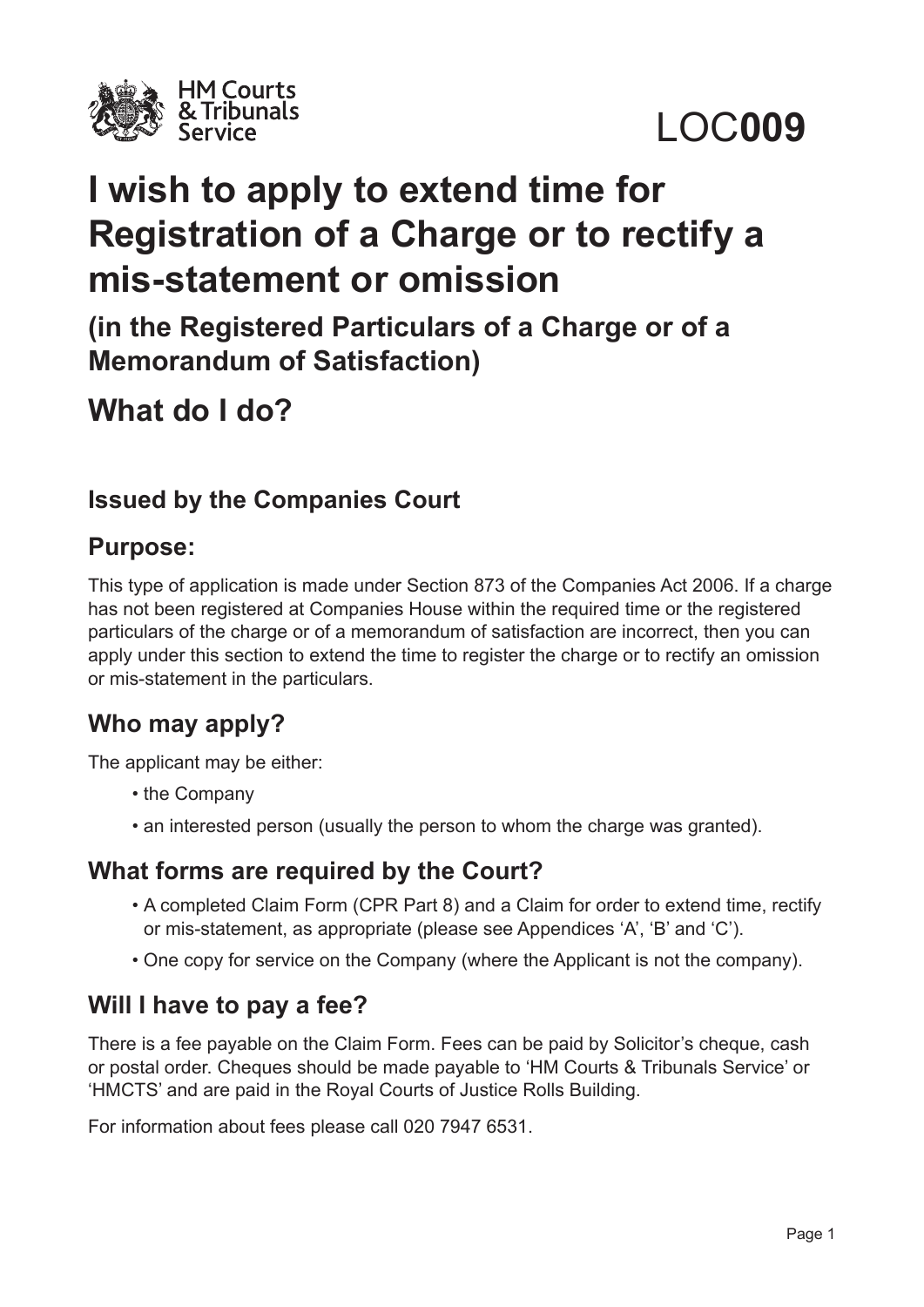# **I have paid my fee. Where do I issue my Claim Form?**

You should take it to the Companies Court Counter 3 at the address below, together with a copy of the Claim Form.

The Court Staff will issue your Claim Form, allocate it with an action number and a hearing date before the Registrar.

## **Can my application be made by post?**

Yes. The Claim Form and a copy together with the fee should be sent to the Companies Court at the address below. The Court will issue the Claim Form and return the completed forms to you by post.

## **Who do I serve the Claim form on?**

If the Company is making the application then it is not necessary to serve anyone. If the application is made by an interested person then the Company should be served, by leaving it at, or posting it to the Registered Office of the Company.

## **When is the Companies Court open?**

The Court is open from 10.00 am to 4.30 pm, Mondays to Fridays.

The full address of the Companies Court is:

Companies Court Rolls Building 7 Rolls Building Fetter Lane London EC4A 1NL Tel: 020 7947 6102

 DX 160040 STRAND 4

### **What evidence will I need?**

#### **1. Affidavit or Witness Statement in Support**

The evidence must show how the omission or mis-statement occurred, setting out in detail the sequence of events; that the omission to register the charge in time or the omission or mis-statement was:

- accident, or
- due to inadvertence or some other sufficient cause, or
- is not of a nature to prejudice the position of creditors or shareholders, or
- that on some other ground it is just and equitable to grant relief. All the information relating to the omission must be fully set out in the affidavit.

**Note:** A copy of the charge must be exhibited to the affidavit or attached to the witness statement in support. The original Charge must be produced to the Registrar at the hearing if the application is for an extension of time for registration.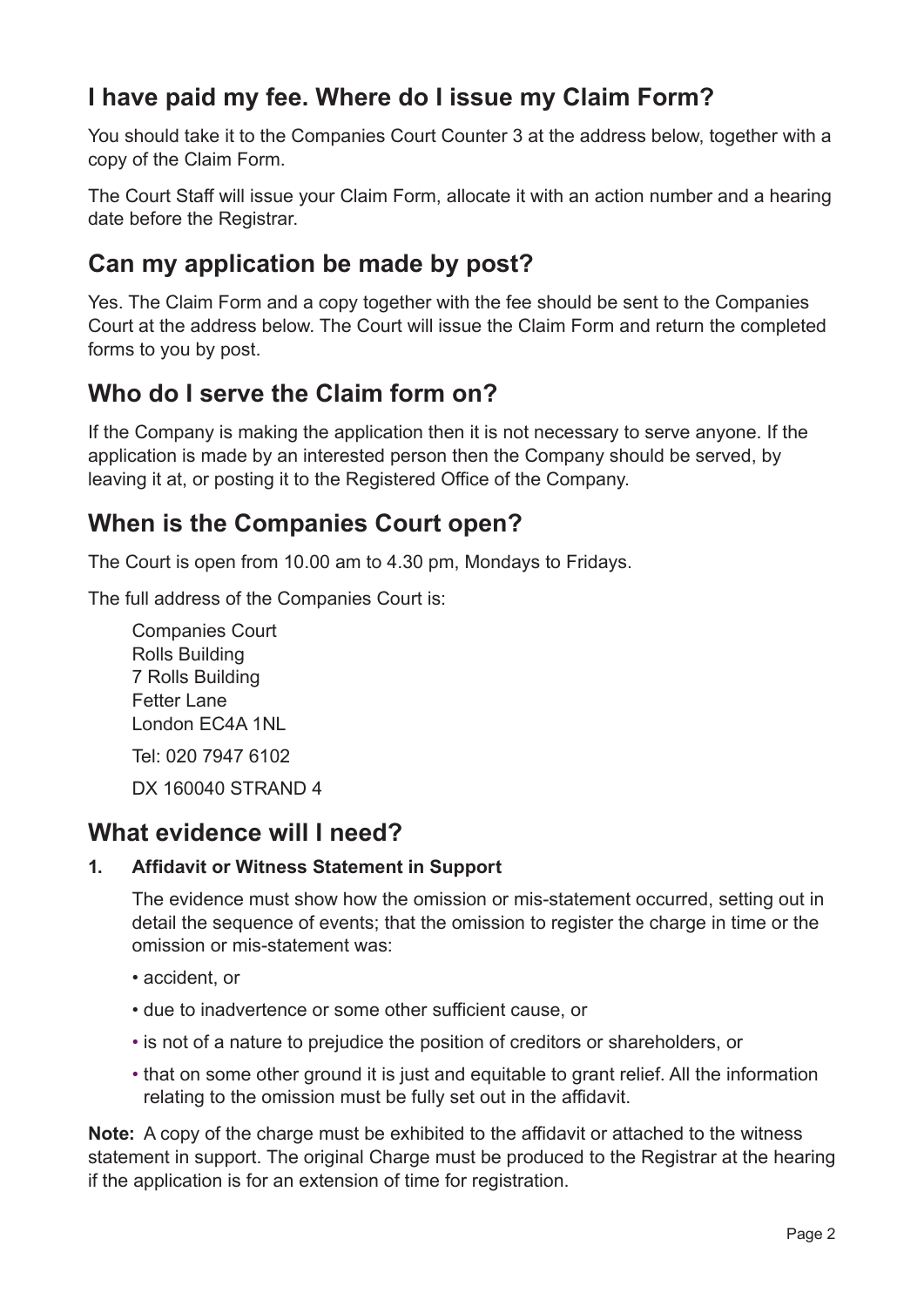#### **2. Evidence of Solvency**

An affidavit must be sworn or a witness statement signed by a Director of the Company or the Company Secretary and should contain the following information:

- that no winding up order has been made against the Company nor has any resolution for voluntary winding up of the Company been passed
- that no winding up petition is pending and no notice of a resolution to wind up the Company has been given nor is one contemplated
- that the Company is continuing to carry on business; that there are no unsatisfied judgments against it and that no creditor is in a position to recover judgment against it.

#### **Note:**

- The evidence should be filed in Court no later than two clear working days before the hearing
- If you are unable to file an evidence of solvency the Registrar may make a special form of order to allow for this.

### **Who can attend at the hearing?**

If you are an interested person then you may attend or instruct an advocate. If a Company is making the application then an advocate or a duly authorised employee of the Company if the Court gives permission must attend. The hearing will take place in the Registrar's chambers.

# **What happens after I have obtained my Order?**

The Court will draw up the Order, two copies of which will be sent to you, usually within five working days. The application for registration (Form MG01) and the original Charge should be sent by you to:

 Registrar of Companies Registration Office Crown Way Maindy **Cardiff** CF4 3UZ

for the registration to become effective.

**For further information see Section 873 of the Companies Act 2006**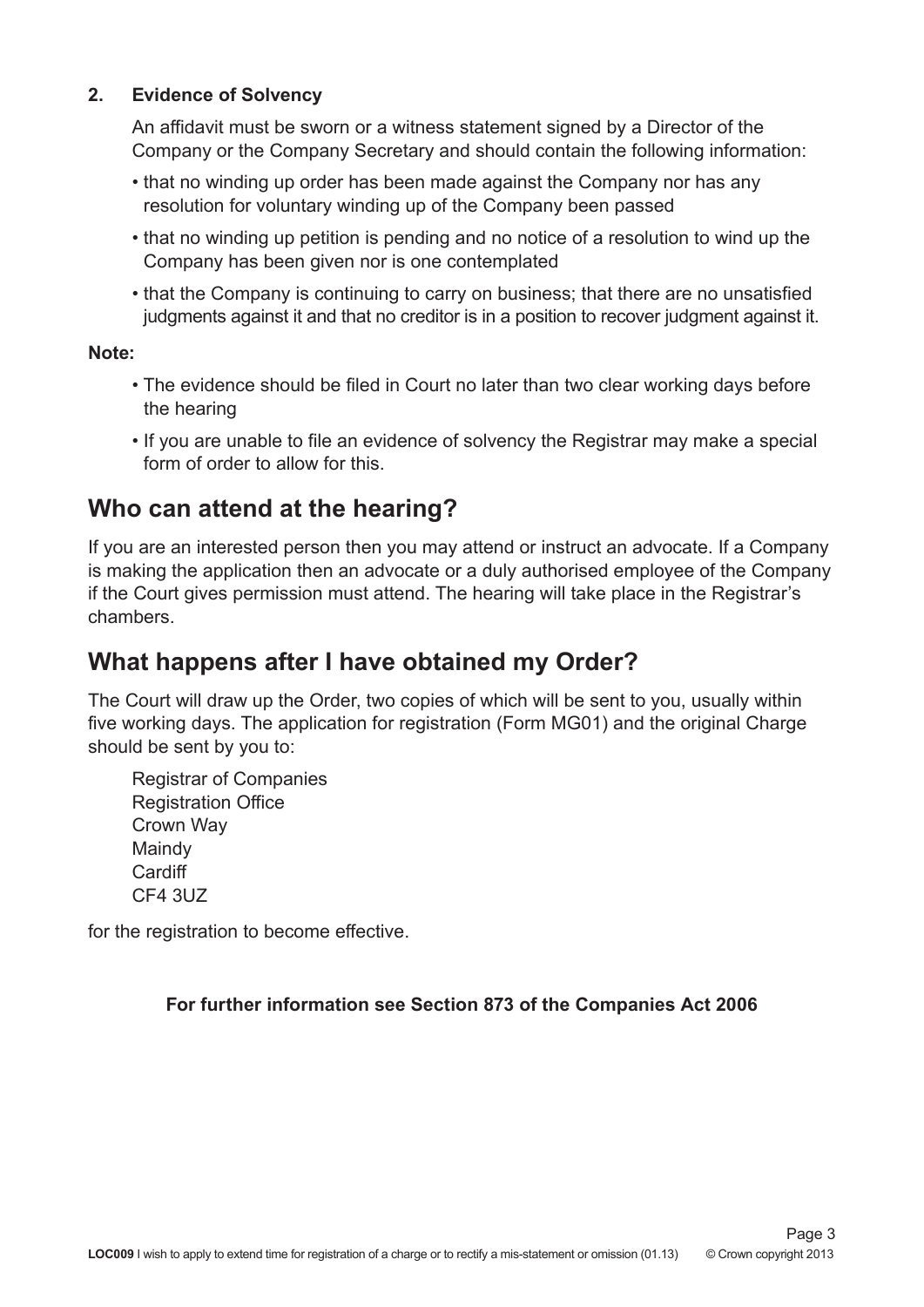In the High Court of Justice Chancery Division Companies Court

#### **Claim Form (CPR Part 8)**

Claim No.

| In the Matter of                        | Ltd/plc |
|-----------------------------------------|---------|
| In the Matter of the Companies Act 2006 | SEAL    |

Claimant

[This Company or an interest person]

Defendant(s)

[The Company if the claimant is an interested person]

Defendant's name and address

£

Court fee

Solicitor's costs

Issue date

The court office at the Royal Courts of Justice Rolls Building is open between 10 am and 4.30 pm Monday to Friday. When corresponding with the court please address forms or letters to the Court Manager and quote the claim number.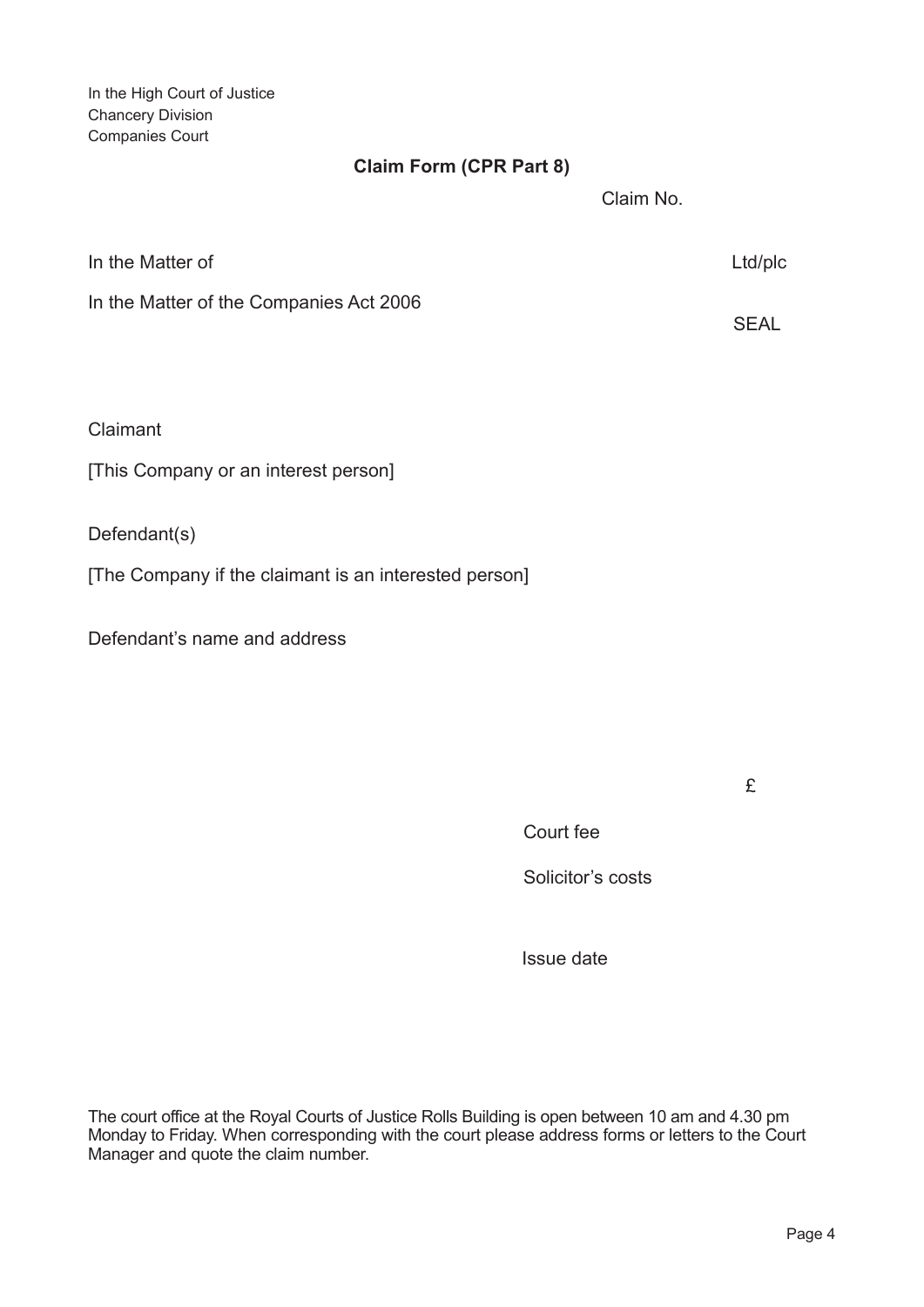#### **Appendix A**

#### **Claim for an Order Extending Time for Registering a Charge**

Claim No.

|           | Let the Claimant [and the Defendant] attend the Registrar on                                                                                                                                                                                                                                                                                                                                                                                                                                                                                       |
|-----------|----------------------------------------------------------------------------------------------------------------------------------------------------------------------------------------------------------------------------------------------------------------------------------------------------------------------------------------------------------------------------------------------------------------------------------------------------------------------------------------------------------------------------------------------------|
|           |                                                                                                                                                                                                                                                                                                                                                                                                                                                                                                                                                    |
|           |                                                                                                                                                                                                                                                                                                                                                                                                                                                                                                                                                    |
| Place     | <b>Companies Court</b><br><b>Rolls Building</b><br>7 Rolls Building<br><b>Fetter Lane</b><br>London EC4A 1NL                                                                                                                                                                                                                                                                                                                                                                                                                                       |
|           |                                                                                                                                                                                                                                                                                                                                                                                                                                                                                                                                                    |
|           |                                                                                                                                                                                                                                                                                                                                                                                                                                                                                                                                                    |
|           |                                                                                                                                                                                                                                                                                                                                                                                                                                                                                                                                                    |
|           | for an Order pursuant to Section 873(2) of the above-mentioned Act that the time for registration in the manner<br>required by Section [860 or 862] of the said Act of a [Legal Charge] dated  200<br>and<br>and interest thereon at the rate of $E$ per cent [per annum] be extended to [21] days from the date of<br>the Order to be made hereon on the grounds that the omission to register such [legal charge] [was due to<br>inadvertence or was accidental or is not of a nature to prejudice the position of the creditors or shareholders |
|           | equitable to grant relief].<br><b>Statement of Truth</b>                                                                                                                                                                                                                                                                                                                                                                                                                                                                                           |
|           | * (I believe) (The Claimant believes) that the facts stated in these particulars of claim are true.                                                                                                                                                                                                                                                                                                                                                                                                                                                |
|           | * I am duly authorised by the claimant to sign this statement                                                                                                                                                                                                                                                                                                                                                                                                                                                                                      |
| Full name |                                                                                                                                                                                                                                                                                                                                                                                                                                                                                                                                                    |
|           |                                                                                                                                                                                                                                                                                                                                                                                                                                                                                                                                                    |
|           |                                                                                                                                                                                                                                                                                                                                                                                                                                                                                                                                                    |
|           | (if signing on behalf of firm or company)<br>•(Claimant)(Litigation friend)(Claimant's solicitor)<br>• Delete as appropriate                                                                                                                                                                                                                                                                                                                                                                                                                       |
|           | Claimant's or claimant's solicitor's address to which<br>documents should be sent if different from the claim.                                                                                                                                                                                                                                                                                                                                                                                                                                     |
|           |                                                                                                                                                                                                                                                                                                                                                                                                                                                                                                                                                    |

If you are prepared to accept service by DX, fax or e-mail, please add details.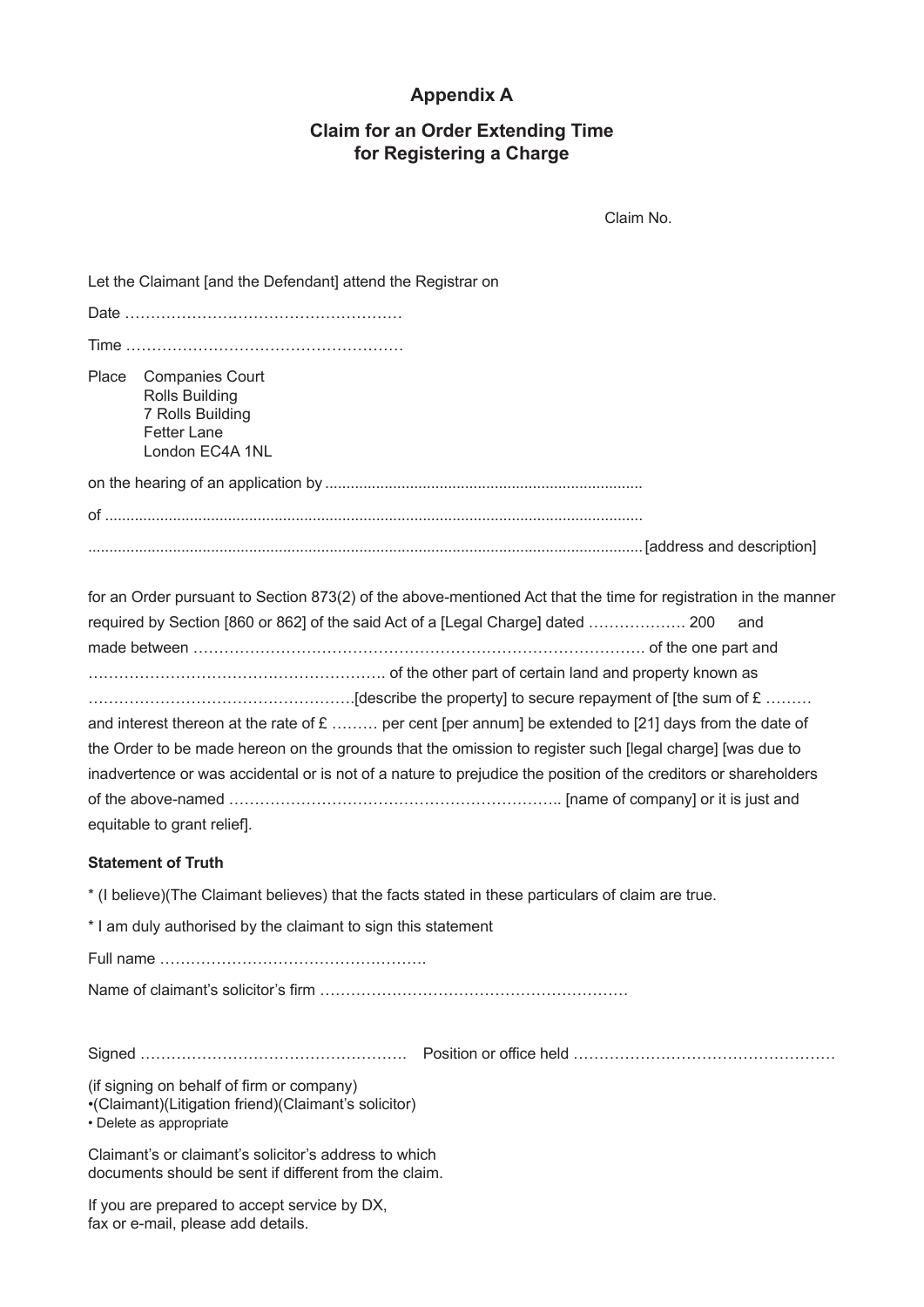#### **Appendix B**

#### **Claim for an Order Rectifying Omission or Mis-statement in Particulars of Charge**

Claim No.

|                     | Let the Claimant [and the Defendant] attend the Registrar on                                                                                                                                                                                                                                                                                                                                                                     |
|---------------------|----------------------------------------------------------------------------------------------------------------------------------------------------------------------------------------------------------------------------------------------------------------------------------------------------------------------------------------------------------------------------------------------------------------------------------|
|                     |                                                                                                                                                                                                                                                                                                                                                                                                                                  |
|                     |                                                                                                                                                                                                                                                                                                                                                                                                                                  |
| Place               | <b>Companies Court</b><br><b>Rolls Building</b><br>7 Rolls Building<br><b>Fetter Lane</b><br>London EC4A 1NL                                                                                                                                                                                                                                                                                                                     |
|                     |                                                                                                                                                                                                                                                                                                                                                                                                                                  |
|                     |                                                                                                                                                                                                                                                                                                                                                                                                                                  |
|                     |                                                                                                                                                                                                                                                                                                                                                                                                                                  |
| £<br>grant relief]. | for an Order pursuant to Section 873(2) of the above-mentioned Act that the mis-statement contained in the<br>substituting the figure of £<br>] (being the amount secured by the Debenture for the figure of<br>] on the grounds that the mis-statement made in the said Particulars [was due to inadvertence or<br>was accidental or is not of a nature to prejudice the position of the creditors or shareholders of the above |
|                     | <b>Statement of Truth</b>                                                                                                                                                                                                                                                                                                                                                                                                        |
|                     | * (I believe) (The Claimant believes) that the facts stated in these particulars of claim are true.                                                                                                                                                                                                                                                                                                                              |
|                     | * I am duly authorised by the claimant to sign this statement                                                                                                                                                                                                                                                                                                                                                                    |
|                     |                                                                                                                                                                                                                                                                                                                                                                                                                                  |
|                     |                                                                                                                                                                                                                                                                                                                                                                                                                                  |
|                     |                                                                                                                                                                                                                                                                                                                                                                                                                                  |
|                     | (if signing on behalf of firm or company)<br>•(Claimant)(Litigation friend)(Claimant's solicitor)<br>• Delete as appropriate                                                                                                                                                                                                                                                                                                     |
|                     | Claimant's or claimant's solicitor's address to which<br>documents should be sent if different from the claim.                                                                                                                                                                                                                                                                                                                   |
|                     | proposal to accord comice by DV                                                                                                                                                                                                                                                                                                                                                                                                  |

If you are prepared to accept service by DX, fax or e-mail, please add details.